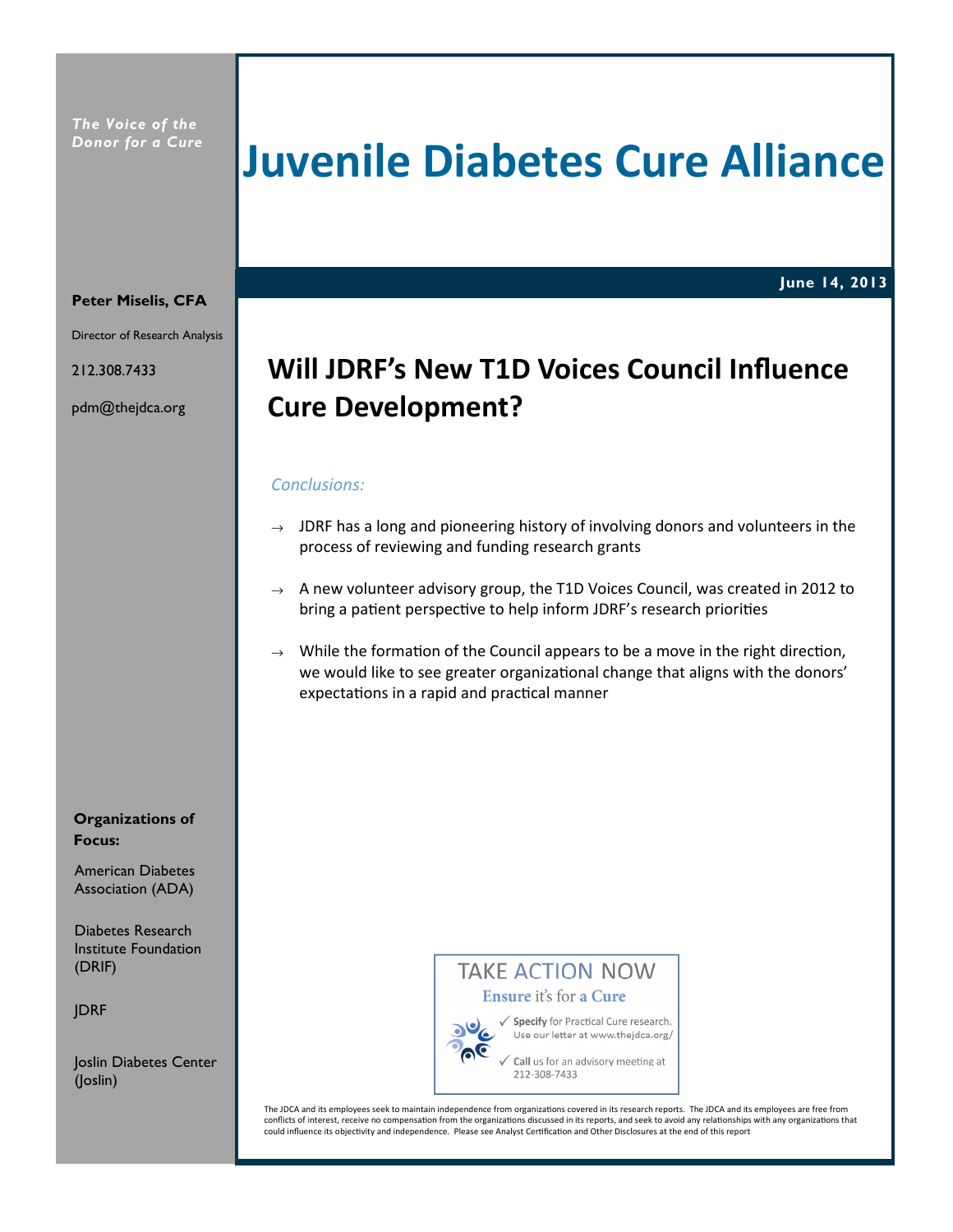#### How Much of a Voice Will JDRF's New T1D Voices Council Have in Cure Development ?

The JDCA has been receiving inquiries from Alliance members regarding the significance of JDRF's new T1D Voices Council ("Council"), and its role in comparison to the disbanded Lay Review Committee. In response, this report will describe the Council, its purpose, and the important role it could play in shaping JDRF's cure development efforts.

#### **Background**

JDRF has been a pioneer in involving donors and volunteers in its research funding decisions. With the creation of the Lay Review Committee (LRC) in 1974, JDRF became the first disease-related non-profit where lay volunteers participated in selecting which research grant proposals the organization would fund. The LRC's role evolved with the growth of JDRF's research program from \$410,000 in 1974 to over \$110 million in 2012.

David P. Stenger's article on The role of Lay Review Committees in diabetes research describes the evolution. <sup>1</sup> Initially, lay reviewers evaluated research proposals and took scientists' ratings into account to create a list of projects that was submitted to the Board of Directors for approval. Beginning in 1990, lay reviewers also sat in on the scientific advisors' deliberations, which made the scientists more aware of the type 1 community's concerns. However, the scientists continued to focus on basic and exploratory research, and the review process became cumbersome as the research budget grew.

In 2012 the LRC was disbanded and the T1D Voices Council was created. The Council is not intended to replace the LRC. The LRC had significant say in funding decisions at the individual grant level, whereas the Council provides input into research priorities, but does not make funding decisions. The Council's broad focus is "to help guide the organization's activities and ensure that its efforts remain aligned with the needs of people with the disease." <sup>2</sup> JDRF now has scientists on staff to evaluate and oversee the allocation of research resources. Volunteers who serve on the Research Committee, a sub-group of JDRF's International Board of Directors, also provide input into the research funding process.

#### What is the T1D Voices Council?

The Council was established as a "patient advisory group" and is "designed to represent the broader T1D community " by offering patient input on JDRF's activities and priorities. <sup>3</sup> The Council will "provide a patient perspective" on a wide range of issues including  $4$ :

- $\rightarrow$  how JDRF should define a cure
- $\rightarrow$  what JDRF's research priorities should be
- $\rightarrow$  how JDRF's resources should be split among its priority areas
- $\rightarrow$  what guidelines and expectations should be set for clinical trials

The Council is currently comprised of 17 members intended to represent the diverse population affected by type 1 diabetes. The Council has two co-Chairs, one of whom is JDRF's Chief Scientific Officer. All other members are volunteers. Council members are selected from local JDRF chapters and international affiliates to serve staggered twoyear terms. JDRF has not made the membership selection process entirely transparent. Council meetings are scheduled to take place 2-3 times per year.

The Council is one of many groups that participates in JDRF's research funding process. The following chart, obtained from JDRF's website, illustrates the position of the Council in the oversight of JDRF's research funding.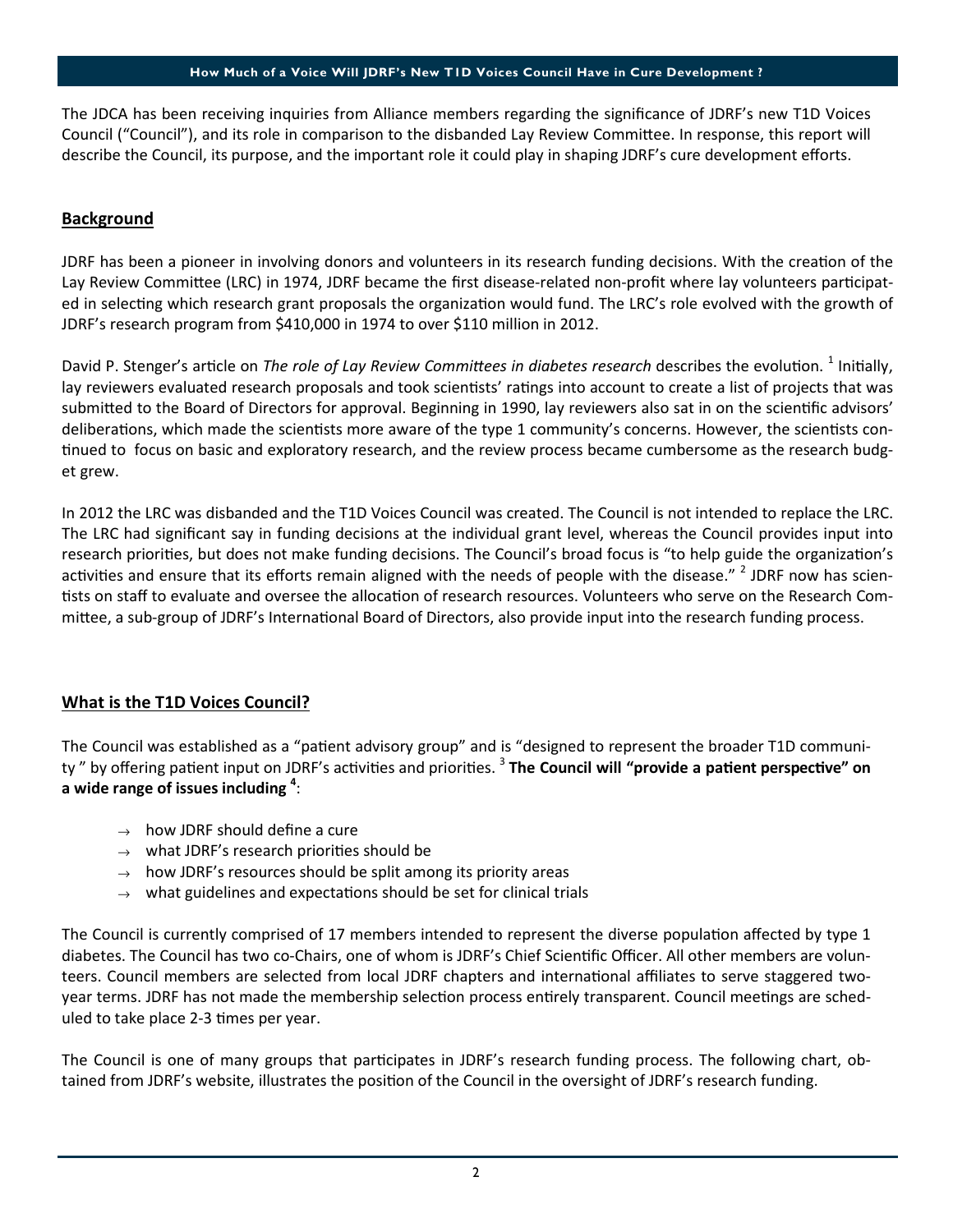### JDRF Research Funding Oversight



Source: JDRF website

As can be seen in the chart, there are several groups that inform JDRF's research priorities including many constituencies other than the donor. The Council's position on the hierarchy of influence is unclear, as are specific interactions among the groups represented in the chart. At this time it is also not apparent exactly what impact the Council's recommendations will have in shaping or guiding cure research priorities. Nonetheless, the creation of the Council is an innovative approach in seeking input from the T1 community and we view it as another example of volunteer involvement that has long been a JDRF hallmark.

#### Summary and Conclusions

JDRF has utilized input from donors and volunteers since its inception and has been a pioneer in volunteer involvement among non-profit organizations. The recent formation of the T1D Voices Council appears to be an innovative way of incorporating the type 1 community's voice into defining JDRF's research priorities.

The Council recently held its first meeting. Therefore, it is too early to determine what impact it may have on cure development. There are limitations related to its ultimate effectiveness because it is an advisory group and does not have policymaking authority. Nonetheless, the Council has the potential to favorably impact cure efforts. We would like to see JDRF utilize the Council to comprehensively and aggressively incorporate the voice of donors, as they have at points in the past, in making decisions about research funding.